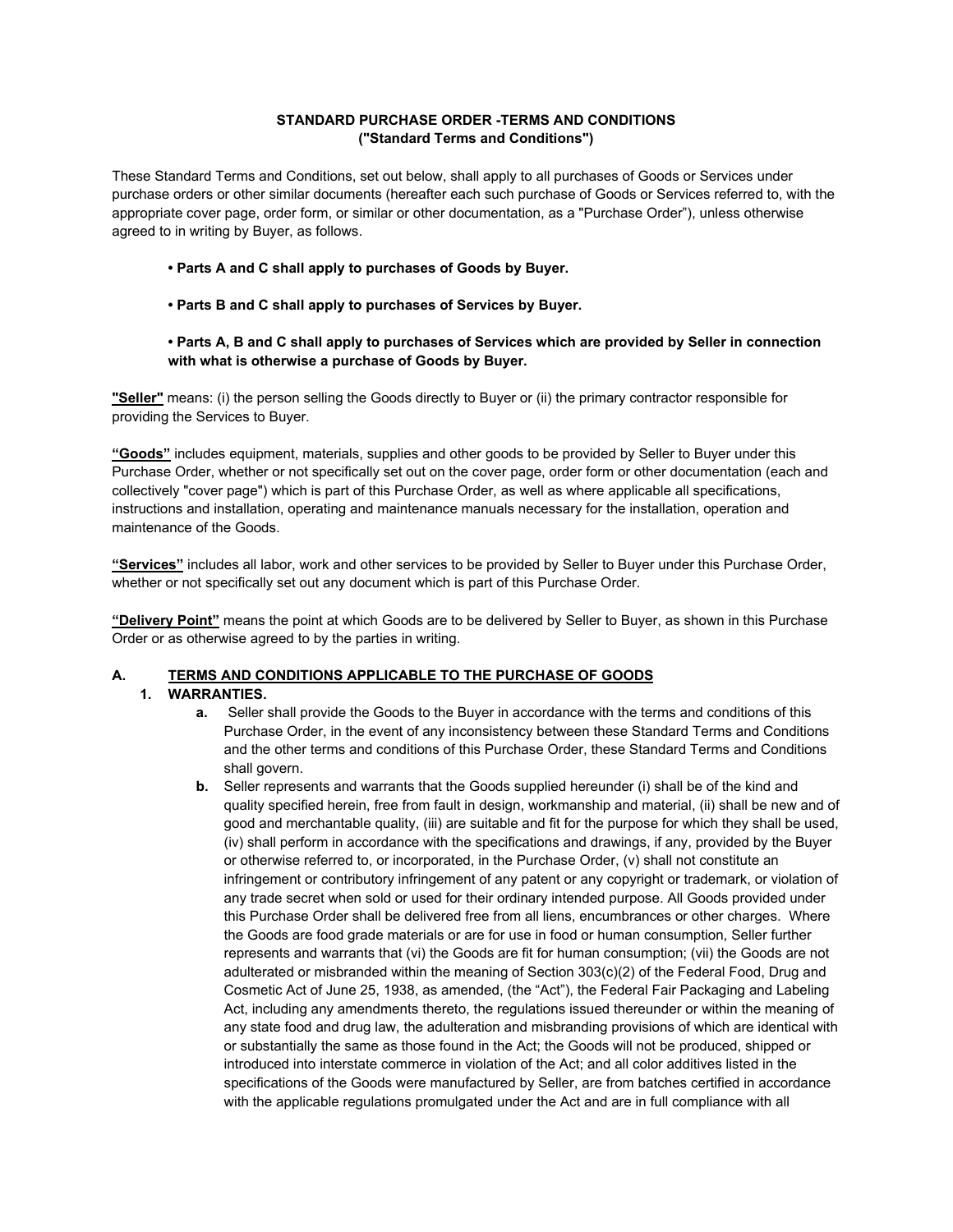applicable requirements of the Act; (VIII) Seller shall have stored all Goods in a clean, dry area, free from insects and rodents, in a manner to prevent entry of foreign material and shall have stored, handled and transported the Goods in accordance with the Goods manufacturer's storage and handling instructions and in compliance with the FDA Food Safety and Modernization Act (and all amendments thereto and all regulations promulgated thereunder); and (ix) that all of Seller's facilities where the Goods are manufactured, stored, processed and shipped or delivered from maintain a Global Food Safety Initiative certification. All Goods shall at all times be subject to Buyer's inspection but neither Buyer's inspection nor failure to inspect shall relieve Seller of any obligations hereunder or constitute a waiver of any of Buyer's rights or warranties of Seller. If any Goods fail to conform with specifications or drawings or are otherwise defective, then: (i) Buyer may, in its sole discretion reject all or any portion of the non-conforming or defective Goods purchased under this Purchase Order, and they may be (A) held at Seller's risk or (B) returned upon notice, and at Seller's cost, to Seller and Buyer shall be entitled to a refund in full, or (ii) at Buyer's option, Seller shall promptly repair or replace same at Seller's sole expense.

- **c.** The warranties in this Section 1 Warranties shall continue in full force and effect for a period of: (i) eighteen (18) months from the date of transfer of title to Goods, or (ii) twelve (12) months from the date of start-up of the Goods or start-up of the equipment into which the Goods are incorporated, whichever period ends last.
- **d.** Where Goods are repaired or replaced under the above warranties, such Goods shall be warranted for a new period of: (i) eighteen (18) months from the date of completion of such repair or replacement, or (ii) twelve (12) months from the date of restart-up of the Goods or restart-up of the equipment into which the Goods are incorporated, whichever period ends last.
- **e.** Buyer shall be entitled to the benefit of any of Seller's service warranties and guaranties customarily offered by Seller, in addition to those warranties set forth above.
- **f.** Seller shall bear all costs for removal, repair, replacement and reinstallation of Goods under the above warranties.
- **g.** To the fullest extent permitted by law Seller herewith assigns and transfers to Buyer all right to, and benefit from, any and all manufacturers' or suppliers' warranties (each and collectively "Manufacturer's Warranty") that apply or otherwise relate to any Goods provided under this Purchase Order. Seller shall fully cooperate with and assist Buyer in making any claim under any Manufacturer's Warranty. Any claim by Buyer under a Manufacturer's Warranty shall not: (i) prevent Buyer from (A) making a claim under any other warranty or (B) otherwise seeking to protect its rights; and (ii) limit or restrict Buyers rights or remedies in law or at equity.
- **h.** Acceptance of, or payment for, the Goods delivered under this Purchase Order shall not constitute a waiver by Buyer of any of the warranties of Seller, either express or implied, and shall not be deemed to alter or affect the obligations of Seller or rights of Buyer under any of such warranties, either express or implied, nor shall acceptance of, or payment for, any Goods constitute a waiver of any of Buyer's rights or remedies either contained herein, or in law or at equity.
- **i.** All warranties and the benefits thereof will run to Buyer, its successors, assigns and customers.
- **j.** To the extent the Goods will be sold into or distributed in the U.S., Seller warrants that its manufacturing facility (and any other facility that may be approved for use by Buyer for the manufacture, processing, packing or storage of product inputs or Goods) (the "Facility") is registered with the U.S. Food and Drug Administration as required by the Public Health Security and Bioterrorism Preparedness and Response Act of 2002 and regulations promulgated thereunder (the "the Bioterrorism Act"). Seller will comply with all the recordkeeping requirements of the Bioterrorism Act applicable to "Non-Transporters" with respect to the Goods.
- **k.** Upon request of Buyer, Seller shall determine whether any Products contain tin, tantalum, tungsten, gold or any other material that is designated under applicable rules of the Securities and Exchange Commission ("SEC") as a "conflict mineral." If no Product contains one or more conflict minerals that are necessary to the functionality or production of such Product within the meaning of applicable SEC rules and interpretations, Seller shall, upon request, certify to Buyer that none of the Products contains such conflict minerals. If any Product contains one or more such conflict minerals, Seller shall certify to Buyer the country of origin of any such conflict mineral or that the conflict mineral came from recycled or scrap sources within the meaning of those terms under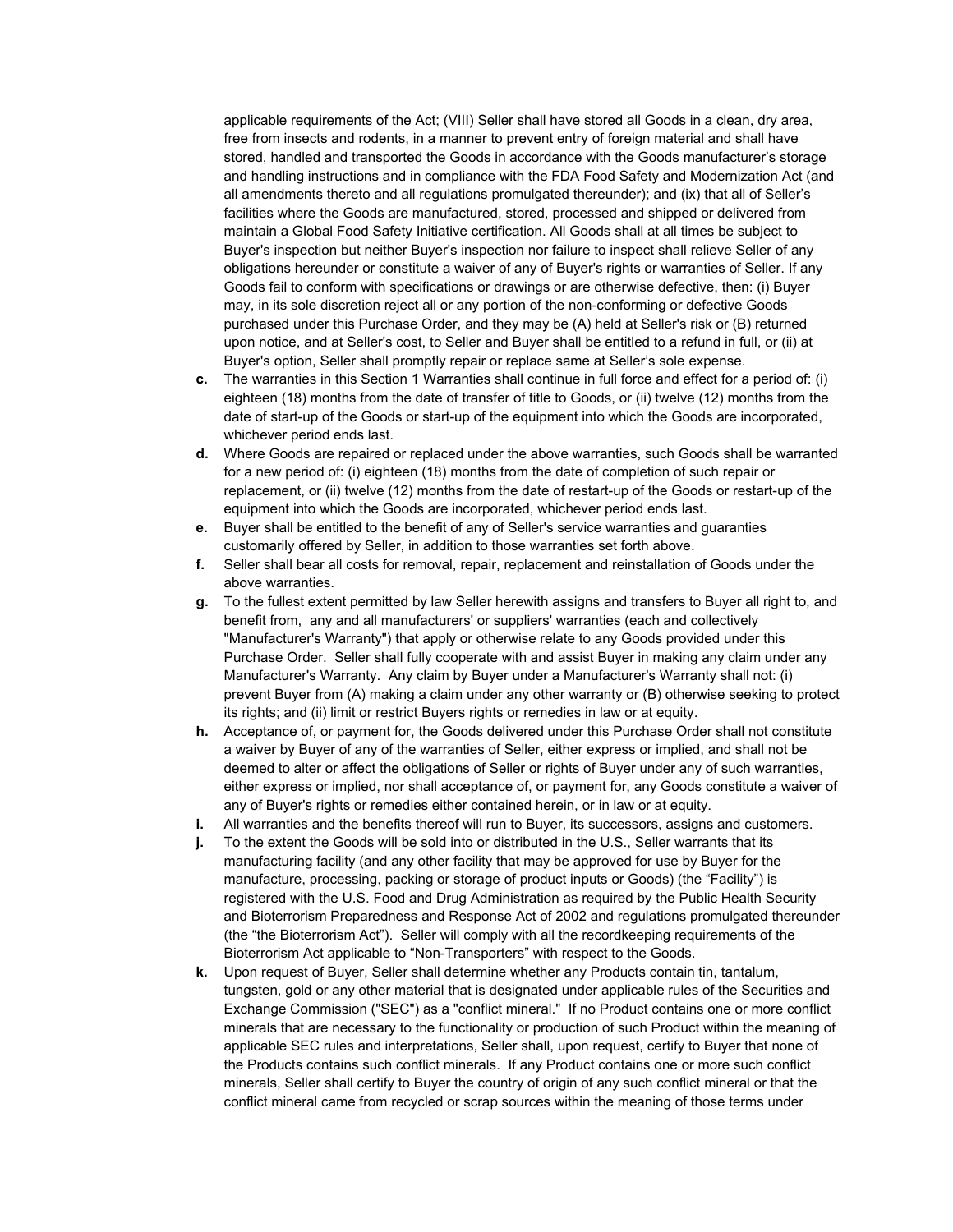applicable SEC rules. If Seller is unable to identify the country of origin, and the conflict mineral(s) in question did not come from recycled or scrap sources, Seller shall in good faith conduct an inquiry of its relevant suppliers as to the country of origin of such conflict minerals, and such inquiry shall comply with then-existing standards under SEC rules for the conduct of a reasonable country of origin inquiry. In the event that Seller is or becomes aware that any conflict minerals that are necessary to the functionality or production of any Products originated from a "covered country" within the meaning of the SEC's conflict minerals rules and did not come from recycled or scrap sources, Seller shall make a good faith effort to determine whether such conflict minerals came from a processing facility certified as conflict free by a recognized industry group that requires an independent private sector audit of the smelter or from an individual processing facility that has obtained an independent private sector audit that is publically available, and to provide written documentation of such determination. Seller shall also take such additional actions and provide such additional information requested by Buyer as may be necessary in order for Buyer to be or remain compliant with applicable laws, rules and regulations relating to conflict minerals.

- **l.** The warranties set forth or referred to herein are in addition to all rights and remedies Buyer may have in law or at equity.
- **m.** Seller shall provide Buyer with not less than forty-five (45) days advance written notice of any changes in or to the Goods, including, without limitation, changes in or to the specifications, raw materials, packaging, manufacturing processes, manufacturing locations, analytical test methods, use of a new reagent or solvent, or any other change which results in an alteration to the physical or chemical characteristics of the Goods.
- **n.** Seller represents and warrants that no article manufactured, packed, warehoused, distributed, shipped, delivered, labeled, or sold by Seller (hereafter "Article") hereunder shall be: (i) adulterated or misbranded within the meaning of the Federal Food, Drug, and Cosmetic Act ("FDCA"), as amended, the Federal Meat Inspection Act as amended, the Federal Poultry Products Inspection Act, as amended, or any rules and regulations promulgated thereunder; (ii) an article which may not, under the provisions of Section 404 of the FDCA, be introduced into interstate commerce; or (iii) adulterated or misbranded within the meaning of any provincial state or local law, or any rules and regulations promulgated thereunder.
- **o.** Seller represents and warrants that every Article shall be manufactured, packaged and labeled in accordance with the requirements of the Consumer Product Safety Act, as amended; the Federal Hazardous Substances Labeling Act, as amended; and all other federal, state and/or local laws, including all rules and regulations promulgated thereunder, concerning the manufacturing, packaging and labeling of the Article.
- **p.** Where Goods consist of chemicals or chemical compounds in any form, Seller shall provide Buyer with a certificate of analysis with each delivery, shall keep a retain of such chemical or chemical compound until the expiration of the warranty period, and make a sample from such retain available to Buyer upon request.

# **2. TITLE.**

- **a.** Seller represents and warrants that Buyer shall receive clear and unencumbered title to the Goods supplied hereunder and that the Goods may be acquired, owned, held, used and disposed of by Buyer without infringing any patent, industrial design, copyright or trademark whether foreign or domestic.
- **b.** Title to each item included in the Goods shall pass to Buyer on the earlier of: (i) payment for such item, or (ii) its delivery to the Delivery Point. Notwithstanding the foregoing, risk of loss for all Goods shall remain with the Seller and shall transfer to Buyer only when the Goods are under the care, custody, and control of Buyer at the Delivery Point.

## **3. CERTIFICATE OF ORIGIN.**

Where applicable:

**a.** Seller shall at Seller's cost, prepare and issue to Buyer to the extent required, Certificate(s) of Origin for Goods sold pursuant to the North American Free Trade Agreement (NAFTA) or any successor legislation and shall provide copies of the issued Certificate of Origin to the customs administration of Seller's and Buyer's home country upon request as well as provide all information requested by either customs administration in respect of the issued Certificate(s) of Origin. Seller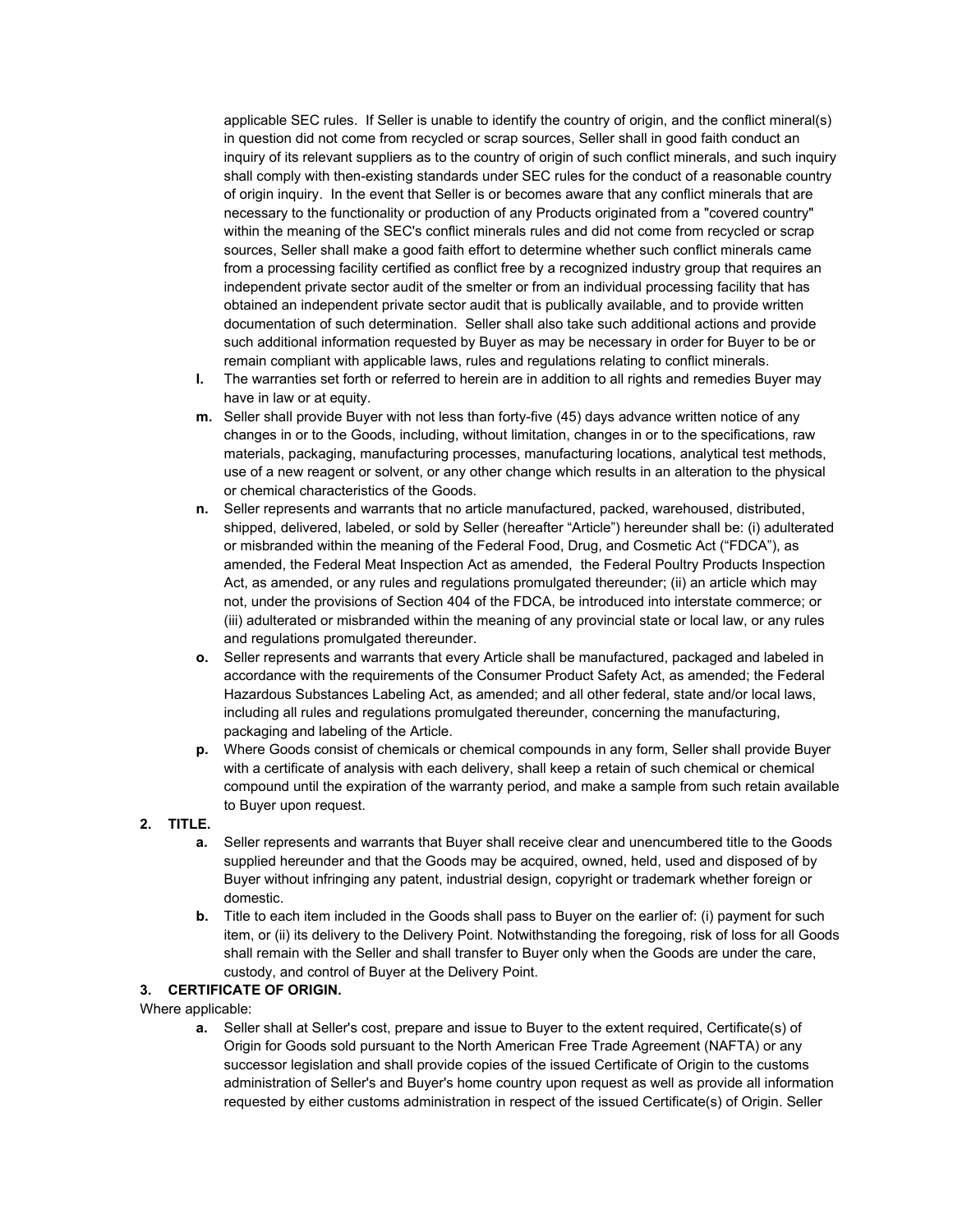shall maintain records in respect of the Certificate of Origin for five (5) years or such longer period as required by law. Seller shall otherwise comply with Seller's obligations under NAFTA or any successor legislation.

- **b.** Seller shall defend, indemnify and save Buyer harmless from and against all liability, loss and cost incurred for additional duties, tariffs and penalties imposed by any customs administration, resulting from the Certificate(s) of Origin furnished with respect to Goods being found to be incomplete, false or otherwise invalid in whole or in part, or arising out of a breach by Seller of Section 3(a) Certificate of Origin above. Seller's indemnity herein shall extend to all costs and expenses, including attorney's fees, arising from any resulting redetermination or reassessment with respect to any of the Goods.
- **4. PACKAGING.** Seller shall ensure all Goods are packaged in accordance with applicable law and regulations and in such a manner as to ensure the Goods are transported and delivered to Buyer without sustaining damage.

# **5. LABELING AND SHIPPING**.

- **a.** Seller shall place or affix the number of this Purchase Order on all invoices, packing lists, packages, containers and related correspondence. Each shipment must be accompanied by all safety data sheets or similar documentation, and a packing list showing the exact quantity and description of Goods shipped. Seller shall mark all containers with necessary lifting, handling, environmental, safety and shipping information.
- **b.** Where Buyer is responsible for freight charges Seller shall ship the Goods by the most economical manner and route unless otherwise specified or directed by Buyer.
- **c.** If Buyer specifies or directs Seller to ship the Goods in a specific manner or by a specific route and Seller fails to do so, Seller shall reimburse Buyer for any loss or extra expenses incurred by Buyer resulting from such failure.
- **6. PAYMENT TERMS.** Unless otherwise agreed to in writing by Buyer in the Purchase Order, invoices shall be due and payable 60 days after the later of (i) receipt of the invoice by Buyer, or (ii) delivery of the Goods to Buyer.
- **7. CONTINUING GUARANTY.** Where the Goods are food grade materials or are for use in food or human consumption, the following shall apply:
	- a) Pursuant to Section 303(c)(2) of the Federal Food, Drug and Cosmetic Act of June 25, 1938, as amended, (the "Act"). Seller provides the following continuing guaranty: The Goods contained in each shipment or other delivery hereafter made by Seller or its subsidiaries, affiliates, divisions, contractors, subcontractors or agents to, or in the order of, Buyer are hereby guaranteed to be not adulterated or misbranded within the meaning of the Act, and to not be articles which may not, under the provisions of section 404, 505, or 512 of the Act, be introduced into interstate commerce.
	- b) Pursuant to Section 303(c)(3) of the Act, Seller hereby guarantees that all color additives listed in the specifications for the Goods were manufactured by it and are from batches certified in accordance with the applicable regulations promulgated under the Act.
	- c) The guarantees set forth in this Section 7 are continuing in nature and shall survive Buyer's payment for, acceptance of or inspection (or lack of inspection) of any Goods.

## **B. TERMS AND CONDITIONS APPLICABLE TO THE PURCHASE OF SERVICES**

## **8. PERFORMANCE.**

- **a.** Seller shall diligently and carefully perform the Services in strict accordance with this Purchase Order and shall furnish all labor, supervision, tools, materials and equipment necessary therefor and, if directed by Buyer, shall provide all Goods required in connection with the Services.
- **b.** Unless otherwise agreed to in writing by Buyer, Seller shall immediately upon completion of the Services remove from Buyer's premises all its equipment, surplus materials and debris and shall leave such premises in a clean and tidy condition.
- **c.** Title to all work product resulting from the Services shall pass to Buyer as such work product is completed. Notwithstanding the foregoing, the Services and all work product shall remain at the risk of Seller until completion of all the Services hereunder and acceptance of those Services by Buyer.

## **9. WARRANTY.**

**a.** Seller represents and warrants to Buyer that: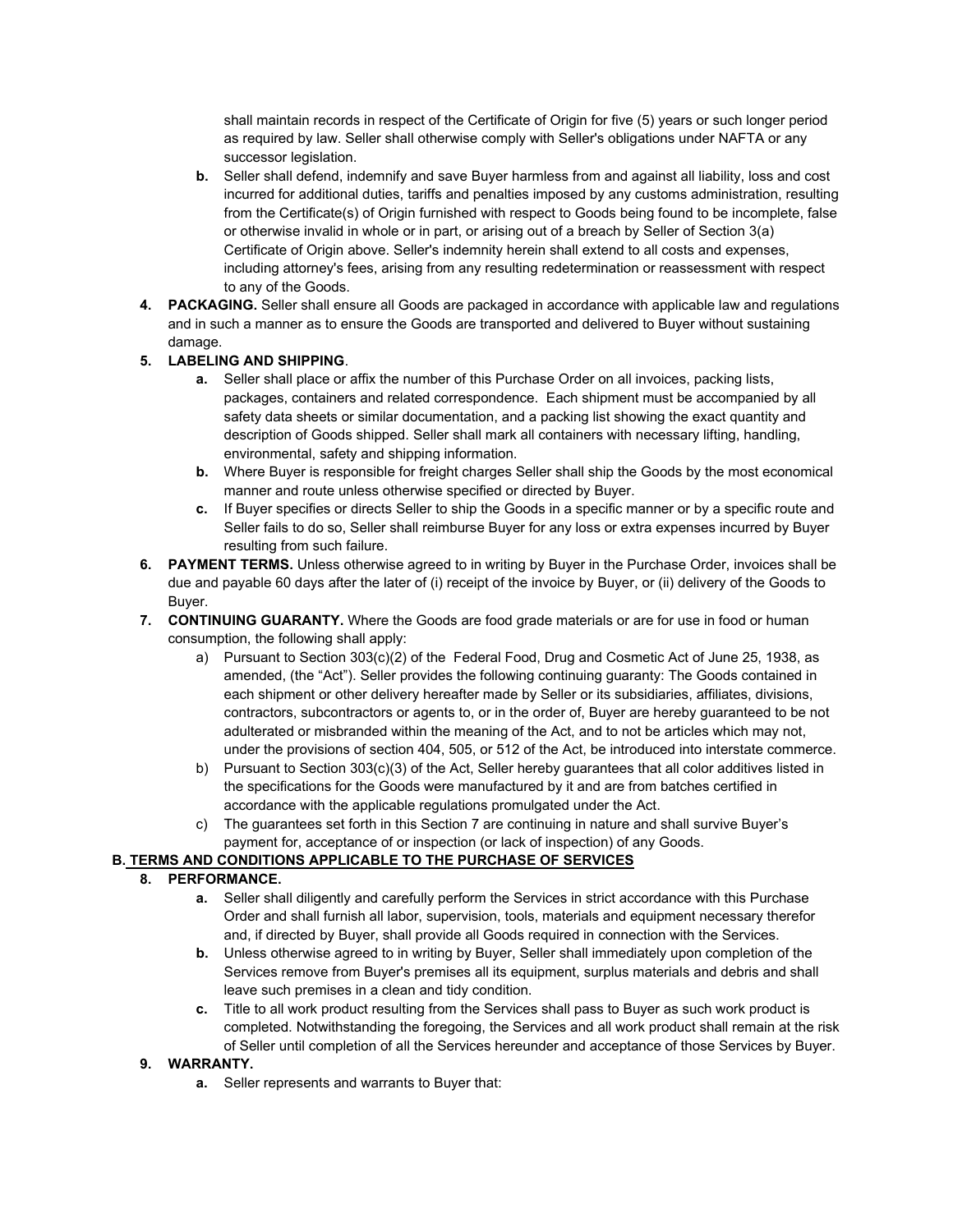- **i.** Seller shall perform the Services in a professional and workmanlike manner, in accordance with the industry's highest standards of care, thoroughness, and competence;
- **ii.** Seller shall perform the Services in full compliance with all applicable laws, regulations and rules, and all specifications, drawings and other documentation delivered by Buyer, or as otherwise agreed to by Buyer and Seller in writing;
- **iii.** Seller shall employ only persons who may lawfully work at the site where the Services are to be performed
- **iv.** Seller shall employ only trained, qualified, competent and experienced personnel to perform the Services; and
- **v.** All work product resulting from the Services shall be of the kind and quality specified herein, free from fault in design, workmanship and material.
- **b.** The above warranties shall continue in full force and effect for a period of twelve (12) months after completion of the Services. Seller shall, during such period, re-perform all Services that were performed incorrectly or otherwise do not fully comply with the above warranties.
- **c.** Where Services are re-performed under the above warranties, such Services shall be warranted for a new period of twelve (12) months from the date re-performance is completed.
- **d.** Seller shall bear all costs for re-performance of the Services under the above warranties.
- **e.** Seller shall assign to Buyer the benefit of all warranties or similar obligations provided by any subcontractor or supplier to Seller (each and collectively "Supplier Warranties"). Seller shall ensure that all Supplier Warranties are assignable to Buyer without the consent of the subcontractor or supplier, or shall obtain the necessary consents before completing the Services. Seller shall fully assist Buyer in making any claim under any Supplier Warranty. Any claim by Buyer under a Supplier Warranty shall not: (i) prevent Buyer from (A) making a claim under any other warranty or (B) otherwise seeking to protect its rights; and (ii) limit or restrict Buyers rights or remedies in law or at equity.
- **10. SELLER'S PERSONNEL AND EQUIPMENT**. If Buyer determines in its sole discretion that any of Seller's personnel or equipment do not comply with applicable safety and security requirements or of any other legally permitted reason, Buyer may refuse to permit such personnel or equipment to enter upon any of Buyer's premises. Seller shall indemnify defend and hold harmless Buyer from any and all claims, causes of action, petitions, demands, loss or expenses (including court costs, interest and attorney's fees) of every kind arising out of Buyer's refusal to permit any of Seller's personnel or equipment to enter upon any of Buyer's premises.
- **11. BOND.** At Buyer's request, Seller shall furnish Buyer with a performance bond in an amount designated by Buyer. The form and content of the bond and the surety shall be subject to prior approval by Buyer.
- **12. ENVIRONMENT, HEALTH AND SAFETY.** Without limiting the generality of Section 29 Compliance with Laws and Policies below, the parties agree as follows:
	- **a.** Seller shall, and shall be responsible for ensuring that its employees, agents and subcontractors at all times comply with all applicable laws, regulations, by-laws, permits, approvals or other lawful requirements imposed or issued by any Federal, State, Provincial or local governments relating to environmental protection as well as any environmental policies or procedures imposed by Buyer from time to time.
	- **b.** Buyer may at any time evaluate Seller's environmental practices and procedures and may, from time to time, require the assistance of Seller in completing evaluations in this regard.
	- **c.** Seller shall, and shall be responsible for ensuring that its employees, agents and subcontractors at all times comply with all applicable Federal, State, Provincial or local occupational health and safety laws and regulations as well as any additional safety rules imposed by Buyer from time to time, whether attached as an Appendix to these Standard Terms and Conditions and made part of a Purchase Order, or otherwise.
- **13. SITE INSPECTION.** Seller acknowledges that prior to its acceptance of the Purchase Order it has, and shall be deemed to have, examined the Purchase Order thoroughly and familiarized itself with and considered the location and all conditions of the work to be performed as part of the Services including, without restricting the generality of the foregoing, topography, access to the work site, the right-of-ways, the character and quantity of surface and subsurface conditions, the uncertainties of weather, the availability of labour and other requisite elements such as power, water and transportation and the type and quantities of necessary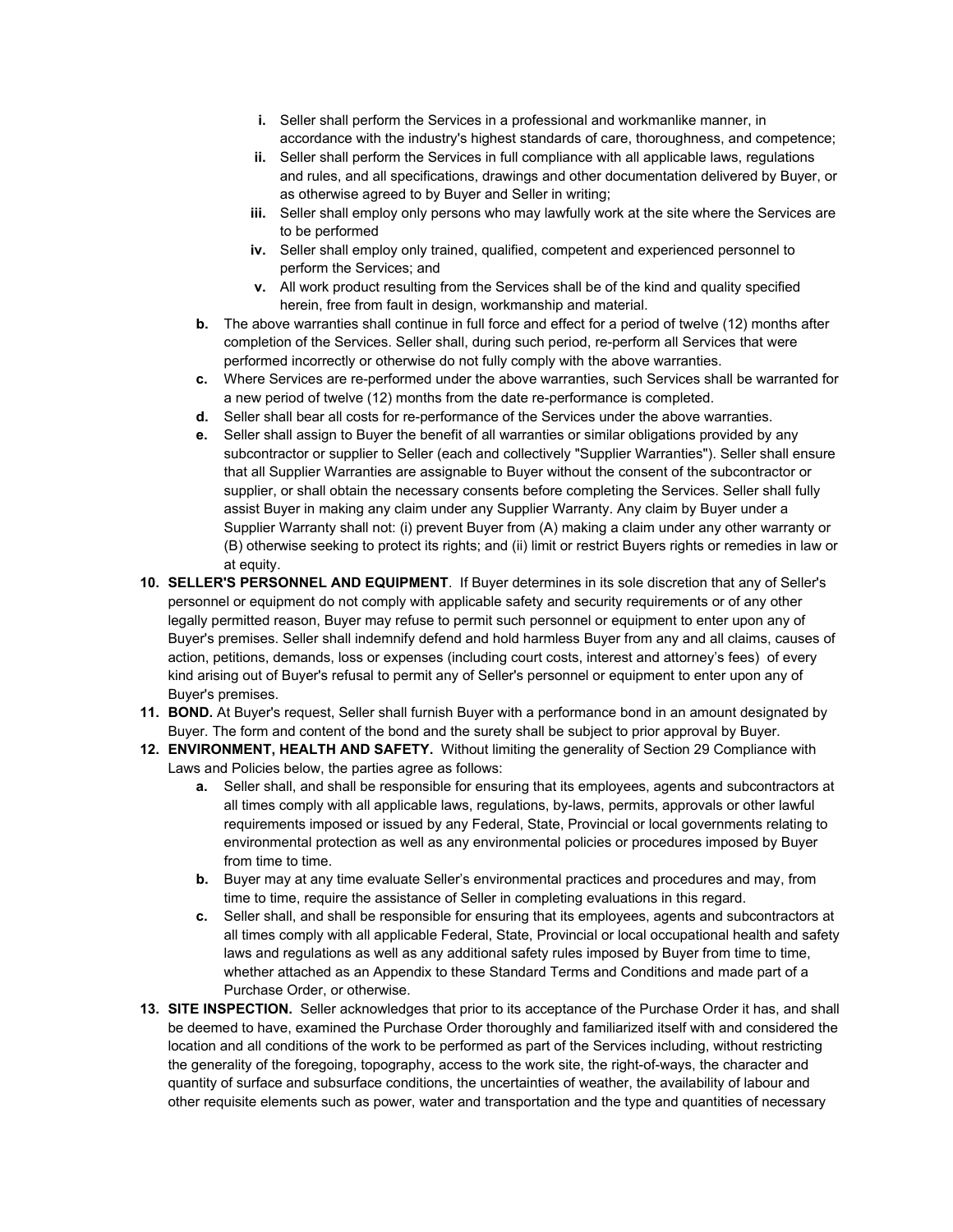equipment and materials (each and collectively "Site Conditions"). Seller shall report to Buyer any proposed changes to the Purchase Order resulting from Site Conditions.

- **14. PAYMENT TERMS**. Unless otherwise specified in the Purchase Order, the following payment terms shall apply to purchases of Services:
	- **a.** In the case of a lump sum price for the Services, no invoice shall exceed an amount that is proportionate to the Services performed during the period covered by such invoice. Invoices shall include such information as Buyer may require.
	- **b.** In the case of hourly rates in respect of the Services, invoices shall, for the period covered by the invoice, include a statement of hours expended by each of Seller's personnel at their applicable hourly rates, the dates upon which such hours were expended and a description of Services provided, together with such other information as Buyer may require.
	- **c.** For Purchase Orders billed on a time and materials basis, materials shall be separately identified on each invoice together with such other information as Buyer may require.
	- **d.** Unless otherwise specified in the Purchase Order, invoices shall be due and payable on the later of 60 days after:
		- **i.** receipt of the invoice by Buyer, or
		- **ii.** completion of the Services which are the subject of the invoice.

# **C. TERMS AND CONDITIONS APPLICABLE TO ALL PURCHASE ORDERS**

- **15. ACCEPTANCE.** This Purchase Order is Buyer's offer to Seller, and acceptance is expressly limited to its terms and Buyer hereby objects to and rejects any different or additional terms in any response to this purchase order and, in addition, Buyer and Seller are not bound by prior dealings or trade usage. EXCEPT AS AGREED IN WRITING BY BUYER, IN THE EVENT OF A CONFLICT OR INCONSISTENCY BETWEEN ANY AGREEMENT SUBMITTED BY SELLER AND THE PROVISIONS HEREOF, THE PROVISIONS HEREOF SHALL GOVERN AND CONTROL AND SELLER ACKNOWLEDGES THAT UNIFORM COMMERCIAL CODE SECTION 2-207 OR THE APPLICABLE STATE LAW EQUIVALENT, SHALL NOT APPLY, AND SHALL NOT ALTER, ADD, CHANGE OR MODIFY THE PROVISIONS HEREOF. Each acceptance of a Purchase Order by Seller shall constitute the creation of a separate binding contract between Seller and Buyer subject to the terms hereof. Any of the following acts by Seller shall constitute acceptance of a Purchase Order:
	- **a.** Seller signing and returning a copy of any cover sheet, order form or similar document which references these Standard Terms and Conditions;
	- **b.** Seller's shipment of all or any portion of the Goods covered by a Purchase Order;
	- **c.** Seller's express written acknowledgment of these Standard Terms and Conditions or
	- **d.** Seller's performance of any of the Services identified in a Purchase Order
- **16. DRAWINGS AND SPECIFICATIONS.** Unless otherwise agreed to by the parties, all drawings, blueprints, specifications, dies, patterns and tools, whether supplied by Buyer or prepared or constructed by Seller as required for the completion of this Purchase Order, or for repair, replacement or re-performance pursuant to the warranty provisions hereunder, shall be the property of Buyer.
- **17. PRICE.**
	- **a.** All prices quoted by Seller shall be quoted in United States Dollars or converted to an equivalent United States Dollar value at the time of quote unless expressly waived by Buyer provided however that prices shall be quoted in Canadian Dollars where expressly required by Buyer. Prices shall be as last quoted in writing by Seller to Buyer and shall not change without written agreement of Buyer, delivered prior to delivery of the Goods or performance of the Services. Buyer may cancel any order without any resulting liability after receiving a price change notice. Charges for packing, packaging, freight/shipping and handling will not be allowed or paid by Buyer unless expressly included in Seller's price quote prior to Buyer's acceptance. Prices for Services shall include expenses, charges and costs for all equipment, goods and materials necessary to complete the Services.
	- **b.** No increases in the price or other charges shown Buyer's Purchase Order, including, without limitation, increases in customs and excise duties subsequent to the date of Seller's price quote as accepted by Buyer, shall be payable by Buyer unless such increases are agreed to by Buyer in writing.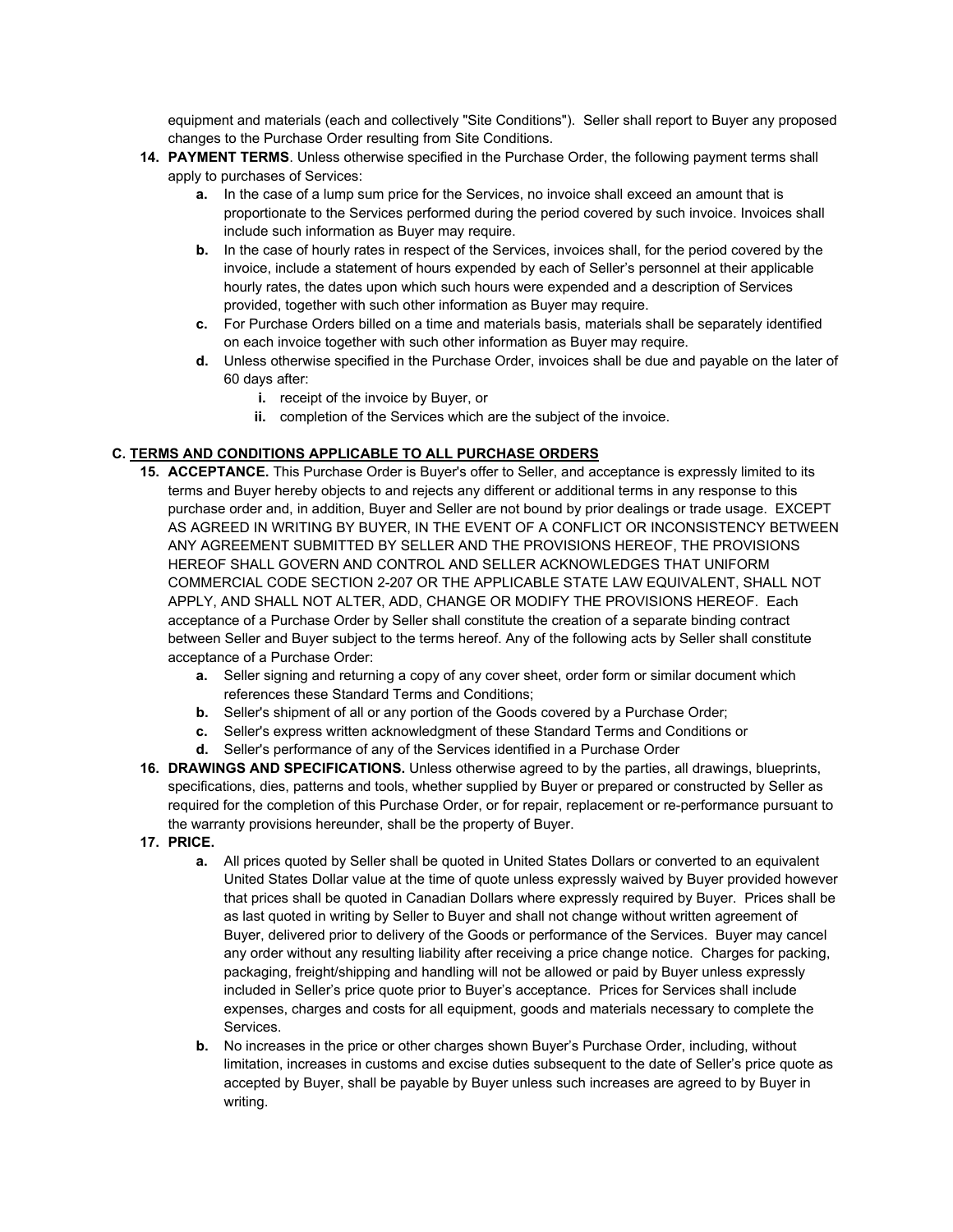- **c.** No payment or acceptance of Goods or Services by Buyer hereunder shall constitute a waiver with respect to any provisions of this Purchase Order, nor shall anything herein contained be construed to limit any warranties or conditions implied by law.
- **d.** If any error is discovered in an invoice by Buyer, such error shall be adjusted within thirty (30) days from the date of discovery of such error, provided however, that there shall be no adjustment made for any error discovered by Seller more than twelve (12) months after receipt of an invoice by Buyer.
- **e.** Unless otherwise specifically provided for in this Purchase Order, Seller assumes exclusive liability for and shall pay before delinquent, all sales, use, customs and excise, import, export (from country of origin), value added and other taxes, charges, duties, levies, imposts or contributions of any kind or with respect to or measured by the Goods or the Services supplied hereunder (Collectively "Sales Taxes"). Seller shall indemnify, defend and hold harmless the Buyer Indemnified Parties, as defined herein, from any claims Causes of action, costs and expenses (including court costs and expenses and attorney's fees) arising out of Seller's failure to pay any Sales Taxes that are Seller's responsibility under this Section.
- **f.** Unless otherwise specifically provided for in this Purchase Order, Seller assumes exclusive liability for and shall pay before delinquent all Federal, State, Provincial and local income taxes, pension benefits, social security taxes, employment, disability and other customary insurance and for any other taxes or payments which may be due and owing by Seller or which are the result of fees or amounts paid by Buyer to Seller under this Purchase Order (each and collectively "Income Taxes"). Seller shall indemnify, defend and hold harmless the Buyer Indemnified Parties, as defined herein, from any claims Causes of action, costs and expenses (including court costs and expenses and attorney's fees) arising out of Seller's failure to pay any Income Taxes that are Seller's responsibility under this Section.
- **g.** Buyer shall furnish Seller any applicable, valid and effective tax exemption certificates and Seller shall collect Sales Taxes and other taxes only in accordance with those tax exemption certificates.
- **h.** Any applicable Sales Taxes and other government charges shall be separately listed on Seller's invoice.
- **i.** All taxes and duty rebates, remissions, exemptions or other such savings shall be for the account of Buyer and accordingly, shall reduce the price shown in the Purchase Order. In the event that Buyer has already paid the price shown in the Purchase Order, Seller shall pay all amounts received in respect of rebates, remissions, exemptions or other such savings to Buyer within ten (10) days of their receipt. Seller shall apply promptly for all available rebates, remissions and exemptions in compliance with applicable law.
- **j.** Early payment discounts shall run from the later of:
	- i. Buyer's receipt of Seller's invoice,
	- ii. delivery of the Goods, or
	- iii. completion of the Services.

## **18. BEST PRICE AND MEET OR RELEASE.**

- **a.** Seller shall not charge Buyer a higher price for goods covered by these terms and conditions than it charges to any other customer for goods of like quality.
- **b.** If at any time, Buyer notifies Seller that it has been offered (including through a bid process initiated by Buyer) product in equal or lesser quantities and of similar or superior quality to the Product by another supplier (an "Alternative Supplier") that would result in a lower delivered cost to Buyer for such Product than the delivered cost in effect under this Agreement, or would otherwise result in more favorable economic terms, when taken as a whole to Buyer, than the economic terms of the Agreement (an "Alternative Supplier Offer"), Buyer shall notify Seller of the Alternative Supplier Offer and shall provide a copy of the Alternative Supplier Offer to an independent third party auditor designated by Seller, for prompt verification.
- **c.** After Seller receives the auditor's verification of the Alternative Supplier Offer Buyer shall provide Seller, as applicable, with: (i) fifteen (15) days to meet the lower price of the Alternative Supplier Offer for any Product ordered after the fifteen (15) day period, or (ii) sixty (60) days to meet a quality or performance advantage. If Seller cannot meet the applicable fifteen (15) or sixty (60) day period, Buyer may purchase the quantity of Products covered by the Alternative Supplier Offer, and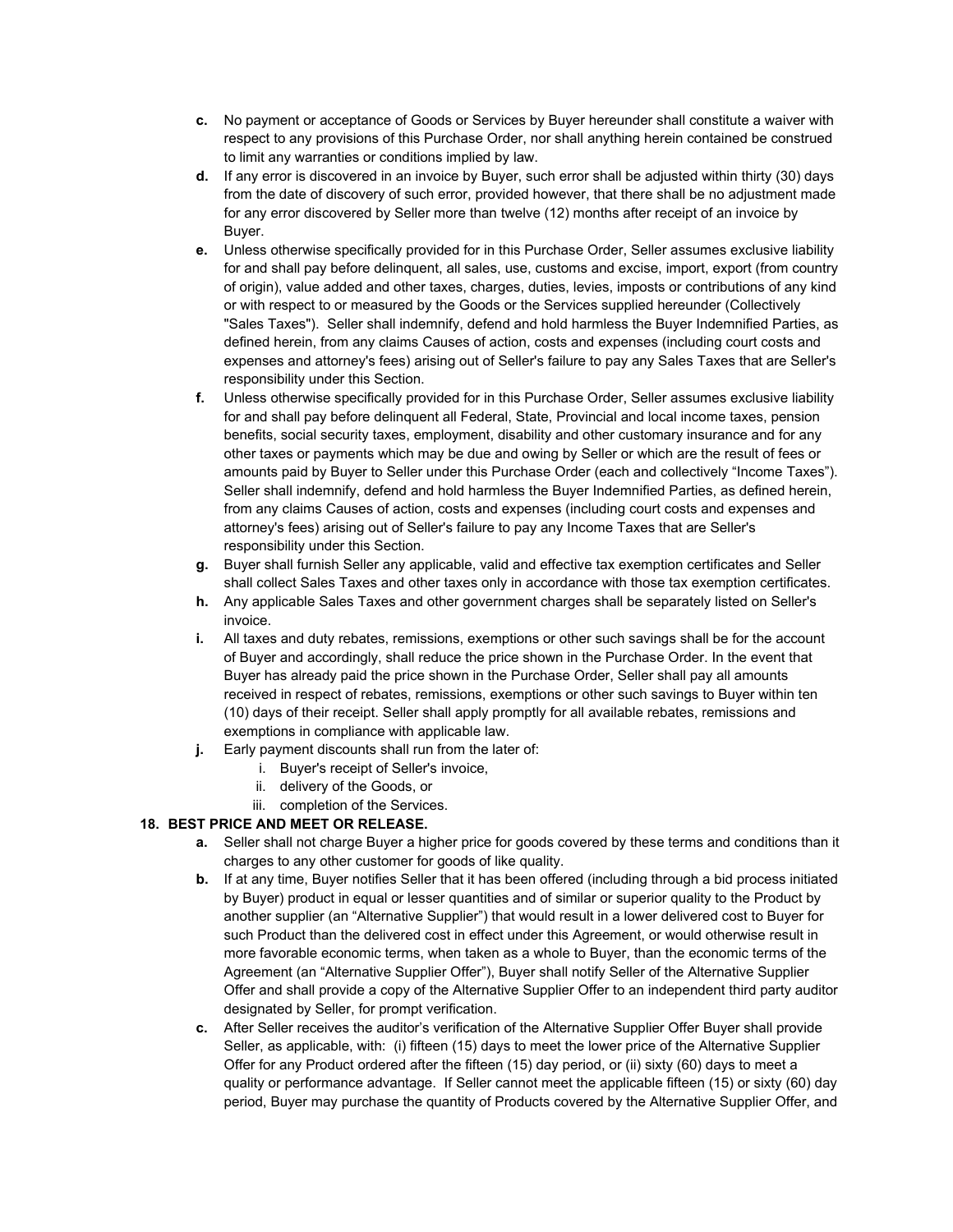any such purchases from an Alternative Supplier shall reduce the quantity of Product Buyer is obligated to purchase under this Supply Agreement.

## **19. TIMELY PERFORMANCE AND COVER.**

- **a.** Seller understands and agrees that time is of the essence and Seller shall deliver all Goods and perform and complete all Services in accordance with time schedules referred to on the cover page hereto or otherwise agreed to by the parties.
- **b.** If it is reasonably anticipated that Seller may fail to deliver Goods or perform and complete all Services within the above time periods, Seller shall promptly notify Buyer of any anticipated delay and forthwith take all steps necessary to expedite performance so as to prevent such failure. Any additional costs resulting from such steps including, but not limited to, the full cost of cover for Goods or Services not timely delivered or completed shall be borne by Seller.

## **20. INDEPENDENT CONTRACTOR.**

- **a.** The parties acknowledge and agree that Seller is an independent contractor and nothing contained in this Purchase Order or otherwise nor any past relationships or course of dealings between the parties shall be construed as constituting a joint venture or partnership or establishing a relationship of principal and agent, master and servant, franchisor or franchisee, or employer and employee. Seller shall be solely responsible for the performance of the Services and such Services shall be performed by Seller according to its own methods and at its own risk, subject only to compliance with the provisions of this Agreement.
- **b.** Seller, in keeping with its independent status, shall cause itself and any of its employees when applicable, to be registered with the appropriate government agencies for the purpose of workers' compensation, unemployment insurance, social security or equivalent and income tax. Seller shall indemnify the Buyer Indemnified Parties in accordance with Section 17 (e) Price for failure to pay any aforementioned taxes.
- **c.** Seller shall ensure that all Seller personnel and subcontractors have received all training regarding health and safety or any other matters required by applicable law or applicable governmental regulations or authorizations. Training or implementation of any additional health and safety measures appropriate for the work will be specified by Buyer. Upon Buyer's request Seller shall provide Buyer written documentation of said training and worker qualifications.

## **21. SUBCONTRACTORS.**

- **a.** Seller may not subcontract any part of this Purchase Order without the prior written approval of Buyer and if granted such approval shall not operate to relieve Seller of any liability to Buyer under this Purchase Order.
- **b.** Seller shall enter into written contracts with subcontractors that include provisions requiring them to perform in accordance with and subject to the terms and conditions of this Purchase Order.
- **c.** Seller shall be fully responsible to Buyer for any and all acts and omissions of its employees, agents or subcontractors and their employees or agents of any tier.
- **22. INDEMNITIES.** Seller shall defend, indemnify and save Buyer its members, shareholders, managers, directors, officers, employees, agents and affiliates (each and collectively "Buyer Indemnified Parties") harmless from and against any and all losses, liabilities or expenses (including legal fees and expenses), suits, actions, claims, demands, damages of all kinds and descriptions on account of bodily injury, sickness, disease or death of any person or persons, or damage to or destruction of tangible property, including the loss of use resulting therefrom caused by the Goods, including but not limited to, latent defects which Buyer Indemnified Parties ("Claims") may suffer or incur by reason of, arising from, relating to, or in connection with:
	- **a.** any Claims, suit or allegation, including, without limitation, any Claims or suit for alleged infringement of any patent, industrial design, copyright or trademark, resulting from or arising in connection with the manufacture, sale, use or other disposition of any of the Goods or the provision of any of the Services hereunder;
	- **b.** any breach of this Purchase Order by Seller or any employee, agent or subcontractor of Seller, including non-delivery or late delivery of the Goods;
	- **c.** any violation of actual or alleged applicable law by Seller or any employee, agent or subcontractor of Seller; or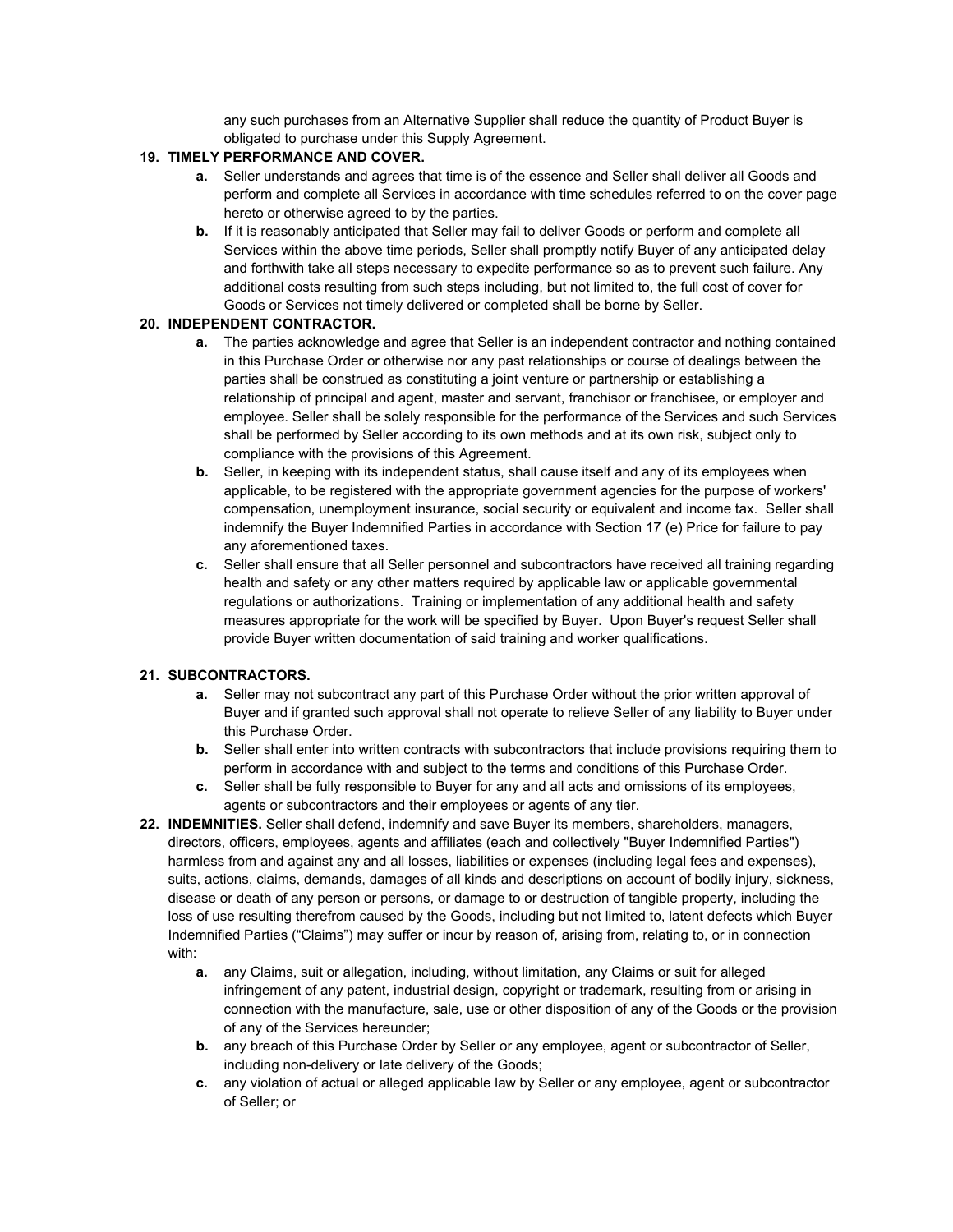- **d.** any other act or omission by Seller or any employee, agent or subcontractor of Seller.
- **e.** It is hereby specifically and expressly agreed that with respect to any and all claims against Seller by any employee or agent of Buyer, any indemnification available hereunder shall not be limited by reason of any immunity to which Seller may be entitled under any workers compensation and/or industrial insurance acts, disability benefit acts, or other employee benefits acts and any limitation on the amount or type of damages, compensation, or benefits payable by or for Seller to an employee or agent of Buyer with respect to any such claim. Notwithstanding the foregoing and in addition to Seller's obligations therein, in jurisdictions that impose strict liability upon parties in products liability actions, Seller agrees to fully indemnify, protect, defend, release and hold harmless Buyer from and against any and all third party product liability Claims except to the extent such Claims result directly and proximately from the negligence or willful misconduct of Buyer.

## **23. INSURANCE.**

- **a.** Seller shall, at its own expense, obtain and maintain during the term of this Purchase Order, with insurers having an A.M. Best rating of A VIII or better, the following minimum coverages which may be increased at Buyer's reasonable discretion:
	- **i.** commercial general liability insurance (including contractual, products, and completed operations coverages) of not less than \$1,000,000 per occurrence covering bodily injury, death and property damage arising out of or relating to the acts or omissions of Seller in providing the Goods or performance of the Services, which insurance shall include Buyer as an additional insured, provide a waiver of subrogation in the Buyer's favor and provide thirty (30) days' notice of cancellation or material change;
	- **ii.** insurance of not less than \$1,000,000 per occurrence covering bodily injury, death and property damage arising out of the ownership or operation of a motor vehicle used or to be used in connection with the supply of Goods or the performance of the Services by Seller and which insurance shall include Buyer as an additional insured, provide a waiver of subrogation in the Buyer's favor and provide thirty (30) days' notice of cancellation or material change; and
	- **iii.** Seller shall furnish evidence of its and its permitted subcontractor's compliance with Worker's Compensation or similar legislation applicable at the site(s) where the Services shall be performed or Goods shall be delivered;
	- **iv.** product liability insurance of not less than \$1,000,000 per occurrence and \$5,000,000 in the aggregate covering bodily injury, death and property damage arising out of Seller's provision of the Goods to Buyer and which insurance shall include Buyer as an additional insured, provide a waiver of subrogation in the Buyer's favor and provide thirty (30) days' notice of cancellation or material change.
- **b.** Prior to commencing to provide any Goods or Services hereunder, Seller shall deliver to Buyer a broad form "vendors endorsement," ISO # 20-15-07-04 or equivalent thereto, in favor of Buyer and a certificate of insurance evidencing the above coverages or, if required by Buyer, certified copies of the above insurance policies and endorsements. The above insurances shall be primary to any other coverage in favor of the Buyer.
- **c.** Seller's compliance with the provisions of this section will not be interpreted or construed in any way to limit Seller's liability for its acts or omissions or in any way limit, modify, or otherwise affect Seller's indemnification obligation pursuant to this Purchase Order. The insolvency, bankruptcy, or failure of any insurance company carrying insurance for Seller, or failure of any such insurance company to pay claims asserted for any reason, will not abrogate, waive or alter any of Seller's responsibilities or liabilities hereunder.
- **d.** Seller shall ensure that its permitted subcontractors comply with the above insurance requirements and each permitted subcontractor shall provide Buyer with evidence of the above coverages and endorsements prior to delivering any Goods or Services hereunder.
- **24. CONFIDENTIALITY.** Seller shall not use or disclose to any third person any business information, business plans, data, designs, drawings, specifications or other information, (collectively, the "Confidential Information") belonging to or supplied by or on behalf of Buyer except in the performance of this Purchase Order. Upon completion of the Purchase Order or upon Buyer's earlier request, all Confidential Information, including any copies thereof, shall be returned to Buyer. Where Buyer's Confidential Information is furnished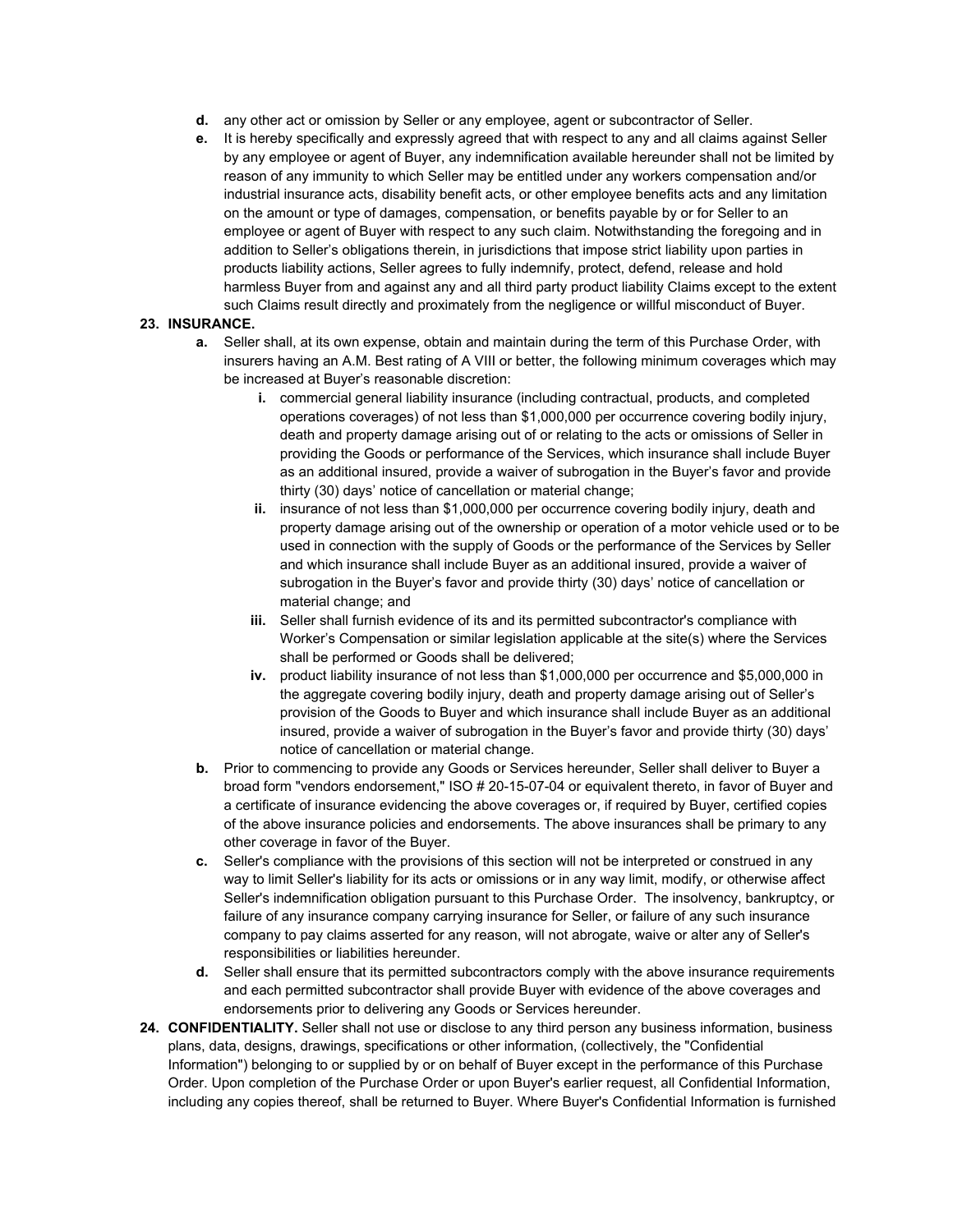to Seller's subcontractors or suppliers in connection with the performance of this Purchase Order, Seller shall insert the substance of this provision in its orders and shall ensure compliance with such provision by its suppliers.

- **25. TERMINATION.** Buyer may, in its sole discretion, terminate this Purchase Order at any time, in whole or in part by written notice to Seller. Upon receipt of such notice, Seller shall immediately discontinue any Services or efforts in respect of provision of Goods being performed in connection with this Purchase Order, except as directed by Buyer. Upon such termination, and subject to audit, Buyer shall reimburse Seller for Goods delivered and Services actually provided to Buyer up to the effective date of termination. In no event shall Buyer be liable to Seller for lost or anticipated profits
- **26. SET-OFF.**
	- **a.** Buyer shall be entitled at all times to set-off against any amount due or owing to Seller under this Purchase Order, such amounts that, in the opinion of Buyer, are sufficient to: (i) cover any account owing from Seller to Buyer or to any of its affiliated companies, or (ii) protect Buyer from any losses or expenses arising from defects or deficiencies in the Services performed or Goods provided by Seller, or any other failures by Seller to comply with the requirements of this Purchase Order.
	- **b.** Buyer shall further have the right, but not the duty, to withhold any monies payable by it hereunder and apply same to the payment of: (i) any obligations of Seller to Buyer howsoever arising or (ii) any obligations of Seller to any other parties arising in connection with this Purchase Order.
- **27. FORCE MAJEURE.** Neither party shall be liable for delays or defaults due to acts of God, terrorism, governmental authority or public enemy, war, fires, floods, epidemics, freight embargoes, or contingencies reasonably beyond its control. The party so affected shall use its good faith efforts to remediate such force Majeure as expeditiously as possible and, upon prompt written notice to the other party, shall be excused from making or taking deliveries hereunder to the extent of such prevention or restriction. Buyer may terminate this Purchase Order pursuant to Section 25 Termination herein in the event of such delay in performance. If, at any time, there is a period of shortage of supply of Goods for any reason, Seller shall allocate to Buyer such proportion of its available inventory that Buyer's purchases of the affected Goods over the preceding twelve (12) months bears to Seller's total sales of the affected Goods during such period to Seller's other customers under written contract for the purchase of the affected Goods.

#### **28. LIENS.**

- **a.** Seller shall keep Buyer's premises free and clear of any and all liens and charges arising in connection with the performance of this Purchase Order.
- **b.** Buyer may withhold a lien holdback from the price agreed to be paid to Seller for the purpose, in the manner, in the amount and for the time provided under all applicable laws, rules and regulations. In the event that any lien or charge is filed against Buyer's premises in connection with this Purchase Order or any claim shall exist in connection with this Purchase Order which may form the basis for any lien or charge against Buyer's premises, Seller shall take such steps as are necessary to immediately discharge the lien, charge or claim. If such lien, charge or claim has not been discharged within five (5) days of notice from Buyer, Buyer may in its sole discretion take such steps as it deems necessary to discharge such lien, charge or claim, including withholding amounts payable under this Purchase Order. Seller shall be liable for and shall indemnify and save Buyer harmless from any and all costs and expenses (including legal fees) and other liabilities arising from such lien, charge, or claim.
- **29. COMPLIANCE WITH LAWS AND POLICIES.** Seller shall comply with all applicable laws, regulations, bylaws, permits, approvals or other lawful requirements imposed or issued by any Federal, State, Provincial or local governments. Seller shall also comply with any business conduct policies and safety and security rules imposed by Buyer from time to time, including Buyer's Supplier Code of Conduct located at [https://brenntagprod-media.e-spirit.cloud/06432017-be1f-41ce-8d1d-](https://brenntagprod-media.e-spirit.cloud/06432017-be1f-41ce-8d1d-564e2a66d213/documents/Sustainability/Brenntag-Supplier-Code-of-Conduct.pdf)[564e2a66d213/documents/Sustainability/Brenntag-Supplier-Code-of-Conduct.pdf.](https://brenntagprod-media.e-spirit.cloud/06432017-be1f-41ce-8d1d-564e2a66d213/documents/Sustainability/Brenntag-Supplier-Code-of-Conduct.pdf) Seller shall ensure that its employees, subcontractors and agents are made aware of and comply with the above laws, regulations, by-

laws, permits, approvals, policies and rules and shall furnish Buyer with such evidence of compliance as Buyer may require from time to time.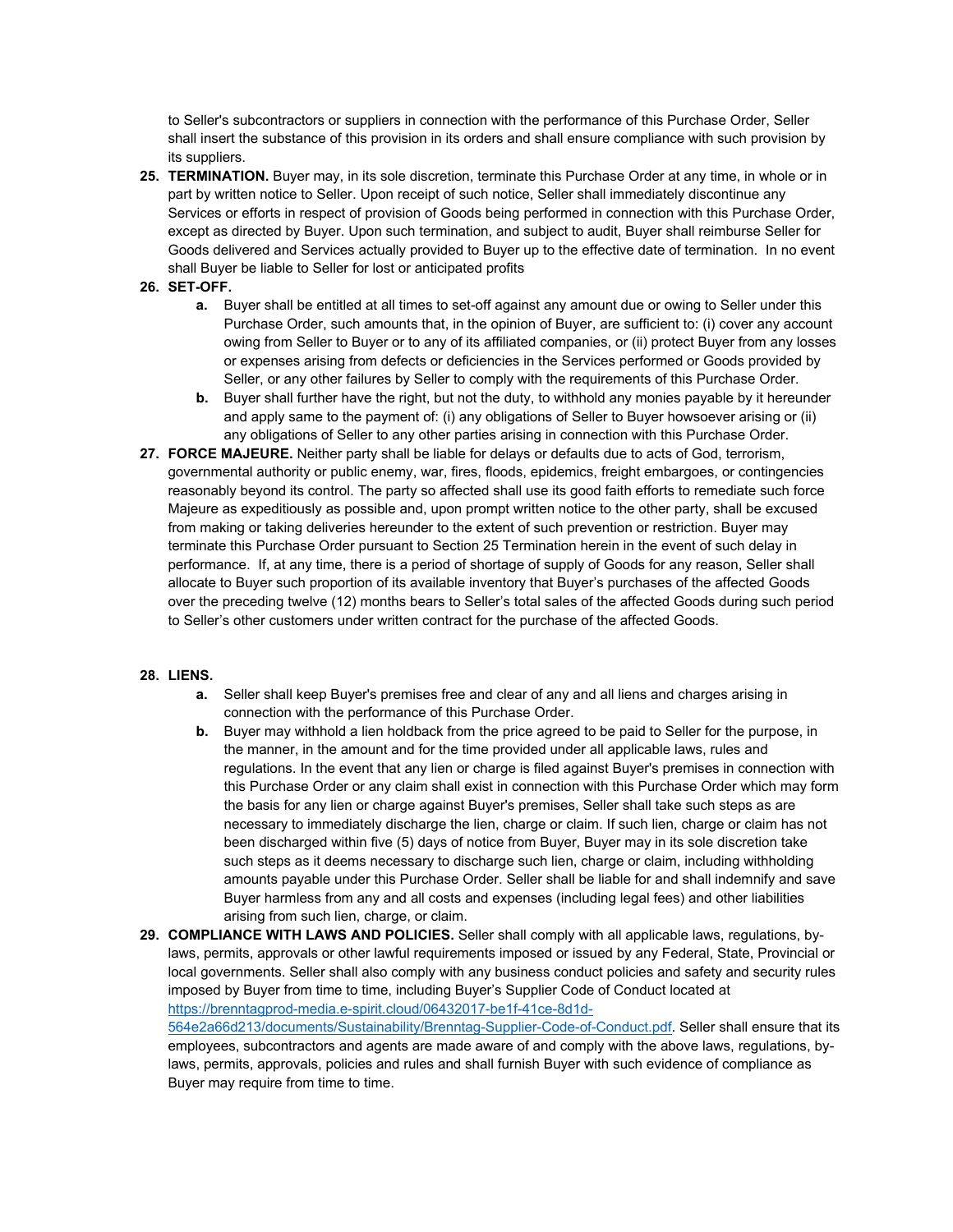- **30. GOVERNING LAW.** This Purchase Order shall be deemed to be an agreement made in the State or Province in which the Buyer's corporate head office is located and shall be construed in accordance with the laws of that State or Province pertaining to the sale of Goods or provision of Services and without reference to that jurisdiction's choice or conflict of laws rules. The parties hereby expressly exclude the application of the following international conventions to this these Terms: (a) the Uniform Law on the Sale of Goods and the Uniform Law on the Formation of Contracts for the International Sale of Goods, (b) the United Nations Convention on Contracts for the International Sale of Goods of 1980 and (c) the United Nations Convention on the Limitations Period in the International Sale of Goods, concluded in New York on 14 June, 1974, and the Protocol Amending the Convention on the Limitations Period in the International Sale of Goods, concluded in Vienna on 11 April, 1980.
- **31. DISPUTE RESOLUTION.** This Agreement shall be governed by and enforced in accordance with the laws of the state in which the Buyer's corporate office is located without reference to its conflict of law rules. Each party knowingly, voluntarily, and intentionally waives, to the fullest extent permitted by applicable law, any right it may have to a trial by jury in any legal action, proceeding, cause of action or counterclaim arising out of or relating to this Agreement. Each party represents that it has consulted or had the opportunity to consult legal counsel with respect to this waiver. Any dispute, controversy, or claim arising out of or related in any way to this Agreement and/or any sale and purchase or use of Products hereunder or any transaction contemplated hereby which involves a party not a party to this Agreement and which cannot be amicably resolved by the parties shall be solely, exclusively and finally resolved by binding arbitration administered by the American Arbitration Association in accordance with its commercial arbitration rules. Judgment on the award rendered by the arbitrator(s) may be entered in any court having jurisdiction. Any party may serve notice of its desire to refer a dispute to arbitration in accordance with the notice provision of this Agreement. The arbitration shall take place before a single arbitrator unless the amount in controversy exceeds \$250,000, in which case the arbitration shall take place before a panel of three (3) arbitrators, each of whom shall have experience with and knowledge of the chemical distribution industry. If three arbitrators are to be appointed, each party shall appoint one arbitrator. The two arbitrators thus appointed shall choose the third arbitrator. In the event three arbitrators are appointed, each party shall pay for the cost of its own arbitrator plus one-half of the cost of the third arbitrator. Except as otherwise provided, each party shall bear its own costs relating to the arbitration proceedings irrespective of its outcome. All other costs, fees and expenses shall be split equally between the parties. Arbitration shall take place in the state in which the Seller's corporate office is located. The language of the arbitration shall be English. The decision of the arbitrator(s) shall be in writing with written findings of fact and shall be final and binding on the parties. The arbitrator shall be empowered to award money damages, but shall not be empowered to award any damages precluded by this Agreement, or any injunctive or any other equitable relief. This section is the sole recourse for the resolution of any disputes arising out of, in connection with, or related to this Agreement, provided however, that nothing in this Agreement shall preclude either party from seeking injunctive or equitable relief in accordance with applicable law. The parties hereby expressly exclude the application of The United Nations Convention on Contracts for the International Sale of Goods to this Agreement, including, without limitation, Article 35(2) thereof.
- **32. WAIVER OF JURY TRIAL. SELLER IRREVOCABLY WAIVES ANY AND ALL RIGHT SELLER MAY HAVE TO A TRIAL BY JURY IN ANY ACTION, PROCEEDING OR CLAIM OF ANY NATURE RELATING TO THIS PURCHASE ORDER, ANY DOCUMENTS EXECUTED IN CONNECTION WITH THIS PURCHASE ORDER OR ANY TRANSACTION CONTEMPLATED IN THIS PURCHASE ORDER OR ANY OF SUCH DOCUMENTS. SELLER ACKNOWLEDGES THAT IT HAS CONSULTED OR HAD THE OPPORTUNITY TO CONSULT WITH LEGAL COUNSEL WITH RESPECT TO THIS WAIVER AND THAT THE FOREGOING WAIVER IS KNOWING AND VOLUNTARY.**
- **33. JURISDICTION AND VENUE.** The Seller agrees that any claim to enforce any Arbitration award or otherwise brought on this Purchase Order may be brought only in the courts of the State or Province whose law governs this Purchase Order. Seller submits to the exclusive jurisdiction of those courts and hereby waives any objection to such jurisdiction or venue, including but not limited to, forum non conveniens.
- **34. RECOVERY OF COSTS.** In any suite to enforce any Arbitration award or otherwise brought on this Purchase Order, upon the entry of a final non appealable order of a court of competent jurisdiction, the prevailing party shall be entitled to recover its costs and expenses, including attorney's fees, from the other party.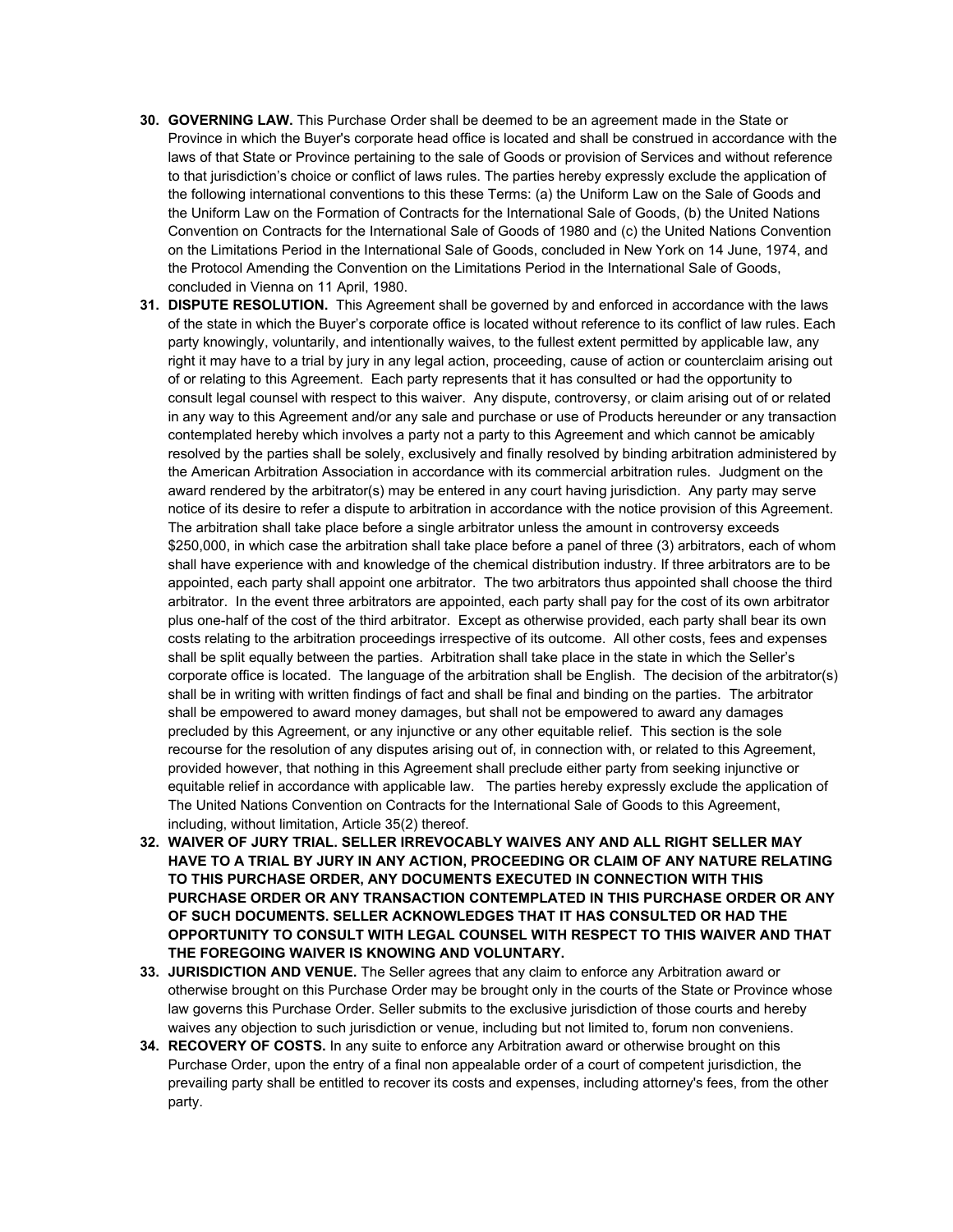#### **35. BUYER'S RIGHTS.**

- **a.** Seller agrees that any right, cause of action or remedy under the warranties or undertakings assumed or imposed upon Seller under this Purchase Order shall extend without exception to any company affiliated with Buyer on whose behalf this Purchase Order is issued by Buyer.
- **b.** Except as specifically set forth herein, all rights and remedies provided in favor of Buyer hereunder are in addition to and without prejudice to any other rights and remedies to which Buyer may lawfully be entitled, including without limitation, under and by virtue of the provisions of any Federal, State, Provincial or local law governing the sale of goods.
- **c.** The failure of Buyer to insist upon strict performance by Seller of any of the terms and conditions of this Purchase Order shall not be deemed a waiver of any rights or remedies that Buyer may have at law or in equity in respect thereof and shall not be deemed a waiver of any subsequent default by Seller.

# **36. ENTIRE AGREEMENT AND CHANGES.**

- **a.** This Purchase Order shall constitute the entire, final, complete, and exclusive agreement between Buyer and Seller and no terms or conditions, other than those stated herein, and no agreements or understandings, oral or written, in any way purporting to modify this Purchase Order, or customs or usages of trade shall be binding on Buyer unless documented by Buyer's written authorization.
- **b.** Without limiting the generality of the foregoing, the quality, quantity and other specifications of the Goods or Services to be supplied hereunder shall not be changed from those referred to in Buyer's Purchase Order unless such changes are agreed to by Buyer in writing.
- **37. GOVERNING LANGUAGE.** It is the express wish of the parties that this agreement be written in English, and that only the English version of this agreement binds the Parties. Any translation of this Agreement into French is for informational purposes only. C'est le souhait des parties que cet accord soit écrit en anglais, et que seulement la version anglaise de cet accord lie les parties. N'importe quelle traduction française de cet accord est pour but informatif seulement.

## **38. MISCELLANEOUS.**

- **a.** The headings contained herein are provided for convenience only and are not to be considered when interpreting or construing this Purchase Order.
- **b.** No right, title, estate or interest in this Purchase Order and no obligations or duty or liability of Seller shall be transferred, assigned, set over, conveyed, pledged, hypothecated or otherwise disposed of without the prior written consent of Buyer, which consent may be given or withheld in the sole discretion of Buyer.
- **c.** Each notice, statement and invoice to be given pursuant to this Purchase Order shall be in writing and shall be sent by prepaid ordinary or registered mail or by recognized courier to the addresses for Buyer and Seller noted on the cover page hereto. Notices, statements and invoices sent by mail or courier shall be deemed to have been received when actually received or refused.
- **d.** Buyer or any person designated by Buyer may at any and all reasonable times for a period of twenty-four (24) months after completion of delivery of the Goods or Services hereunder, have access to Seller's books and records relating to the reimbursable costs, if any, provided for under this Purchase Order, for the purpose of auditing and verifying such costs and Buyer may make copies of such books and records as reasonably required by Buyer in performing such audit. Seller shall promptly review and settle with Buyer all matters arising from such audit including the refunding of monies where applicable.
- **e.** If this and any other documents are transmitted by any means of electronic transmission, such transmission shall have the legal significance of a duly executed original delivered to Seller.
- **f.** Seller shall not use Buyer's names, logos, trade names, trademarks or copyrights or the fact that Seller is performing Services or supplying Goods for Buyer in any press release, media statement, advertisement or other public communications or otherwise publicize this Purchase Order without the prior written consent of Buyer.
- **g.** The invalidity or unenforceability of any portion or provision of the Purchase Order shall in no way affect the validity or enforceability of any other portion or provision hereof. Any invalid or unenforceable portion or provision shall be severed from the Purchase Order and the balance of the Purchase Order shall be construed and enforced as if the Purchase Order did not contain such invalid or unenforceable portion or provision.